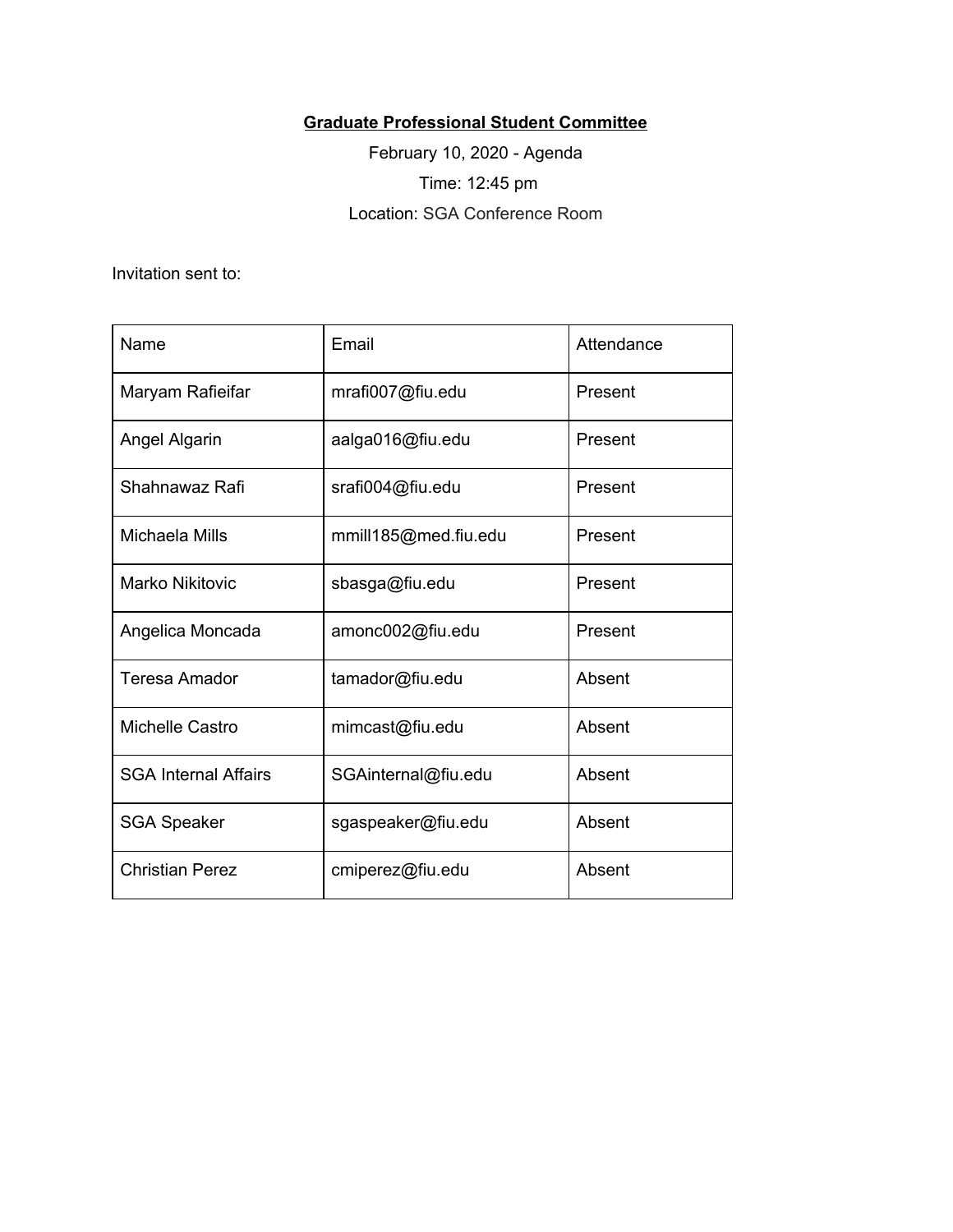For this meeting we will address the following points:

- 1. GSAW
	- a. Maryam's meeting with GC event manager:
		- i. room setup
		- ii. exact size of the partitions: Maryam will email her to confirm
		- iii. They will charge for each table cloth \$10 each
	- b. Rafi's GSAW items:
		- i. Food order review (Some items we selected are adequate as per the Chili's Manager)
		- ii. Chef dish rental from (GC Events)
		- iii. Sound system (rental from GL) free
		- iv. Musician/DJ
		- v. Finalizing the performers (2 hours/3 hours??)
			- 1. Jazz Band Quote

|                                  | <b>Carol's Jazz Combo</b> |          |    |          |
|----------------------------------|---------------------------|----------|----|----------|
| Elements                         | Cost                      |          |    |          |
| Singer                           | \$                        | 100.00   |    |          |
| Piano                            | \$                        | 100.00   |    |          |
| Drums                            | \$                        | 100.00   |    |          |
| Bass                             | \$                        | 100.00   |    |          |
| <b>Guitar</b>                    | \$                        | 100.00   |    |          |
| IAlto Sax                        | \$                        | 100.00   |    |          |
| <b>Total Price of Musicians:</b> | \$                        | 600.00   |    |          |
| <b>Hours</b>                     |                           | 3        |    | 2        |
| <b>Total Price of Musicians:</b> | \$                        | 1,800.00 | Ş  | 1,200.00 |
| <b>Insurance</b>                 | \$                        | 60.00    | \$ | 60.00    |
| PA                               | \$                        | 40.00    | \$ | 40.00    |
| <b>GRAND TOTAL</b>               | \$                        | 1,900.00 | \$ | 1,300.00 |

- 2. Jazzy Jeff (in the list given to Rafi) charges \$100 for the hour
- 3. Decided no performers
- vi. Abstract review (Are we going to do it as per our expertise or Random? Need to make sure our own submission goes to a third person outside of GPSC to avoid possible conflict of interest.
	- 1. Maryam explains review process (email)
	- 2. Need two people to volunteer: Maryam and Angelica (might need to ask a GAB member)